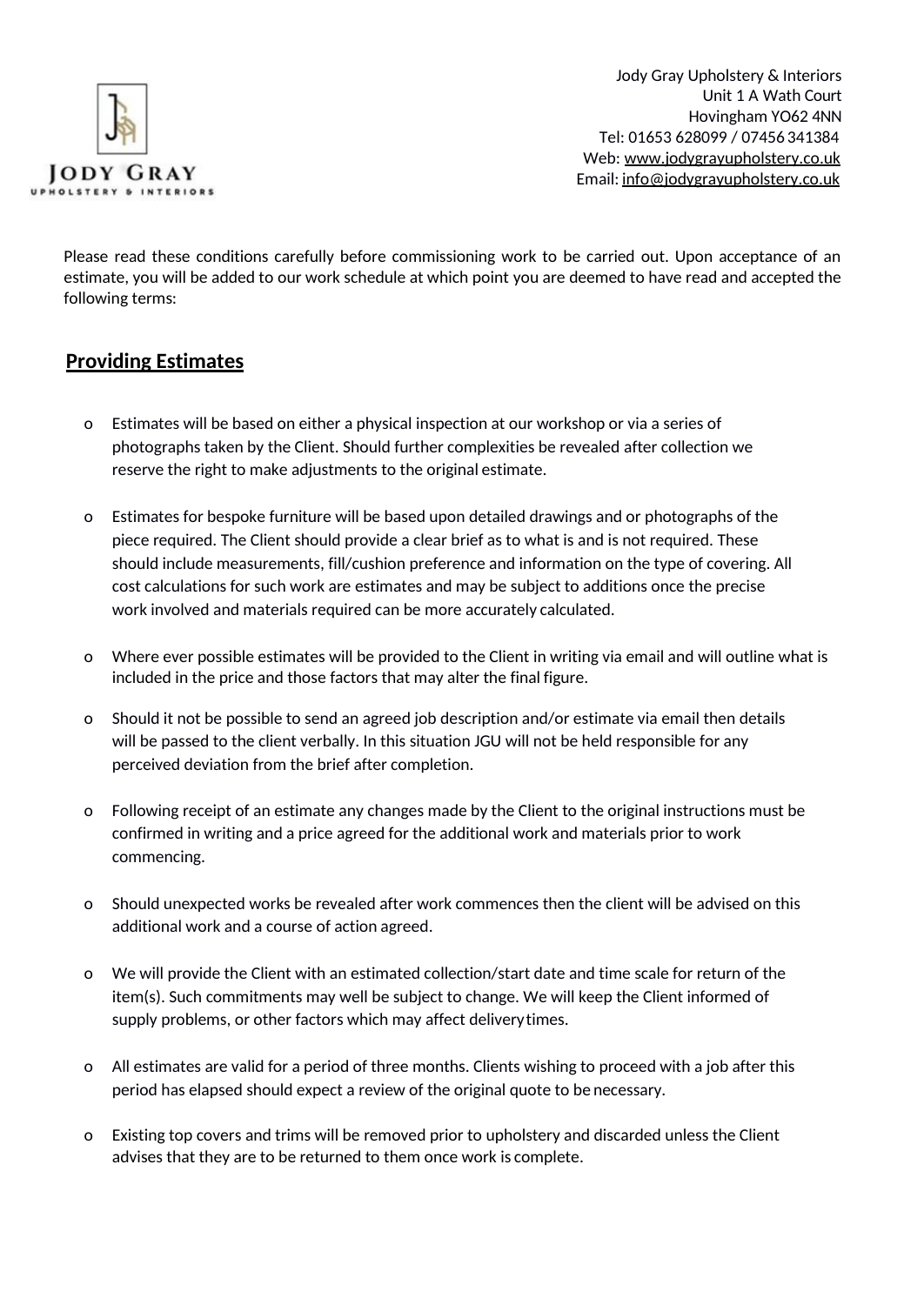Every attempt is made to provide our clients with detailed and transparent cost estimates. Situations resulting in additional costs, above those estimated, occur only occasionally but we would like to be transparent about the nature of upholstery commissions from the outset.

Please read the points below which can affect the final cost of the commission being discussed. Should you wish for further details on any of the points below do not hesitate to ask:

# **Cost Estimates & Charges**

## **Job Scheduling**

Work schedules are planned well in advance to ensure that fabric is in place, collections/deliveries arranged and furniture prepared ready for the upholsterer's slot in the diary. A start date for an item of furniture will be communicated several weeks prior to this start date and it is essential at this point that fabric choice be finalised and ordered to prevent any potential delay.

Delays to the start date will incur a small charge:

- Within 4 weeks of scheduled start date  $\epsilon$  25
- Within 1 week of scheduled start date  $\epsilon$  50

Once work has started should the Client then decide not to have the work completed, for whatever reason, then the item will be returned to the Client. Return delivery and the cost of all work carried out to that point and of any resources used will be chargeable.

### **Sourcing Fabric**

We recommend that fabric be sourced via Wath Court Fabrics.

Please ensure that you have sought our advice regarding the suitability of fabrics prior to purchase. Different fabrics behave differently and so even fabrics deemed suitable for upholstery by the manufacturer may not be suitable for all job types.

The following situations regarding fabric choice may incur additional costs:

- Use of fabric not sourced through Wath Court Fabrics will incur a **charge of 10%** of the re-cover cost
- Where advice has not been sought and an unsuitable fabric adds time to the upholstery process additional costs may be added to the invoice.
- Should fabric be supplied that proves to have a manufacturing fault, or a fault caused by subsequent treatments, then you will be informed and further instructions sought. Should you still wish to use such fabric and additional time be added to the process as a result then we reserve the right to account for this in the final invoice.
- Estimates of the amount of fabric required will be calculated by us as a guide for purchasing. Whilst we are generally confident in these estimates, they may be subject to inaccuracies. Where additional fabric is required to complete the work, it will remain for you to fund this.
- All cost estimates assume use of a plain, upholstery weight fabric. Patterned fabric requires matching which can add significantly to the time taken in completing the process. Please be aware that matching can add anywhere from 10% to 25% to the re-cover cost which will be added to the final invoice if not already accounted for in the original estimate.
- Leather (and to a lesser extent leatherette) is a much more difficult material to work with than woven fabric. The additional time required will generally add around 50% to the re-cover cost if not already accounted for in the original estimate.
- Depending upon the nature of the work Velvet fabric can be tricky to work with and so may add around 10% to the re-cover cost.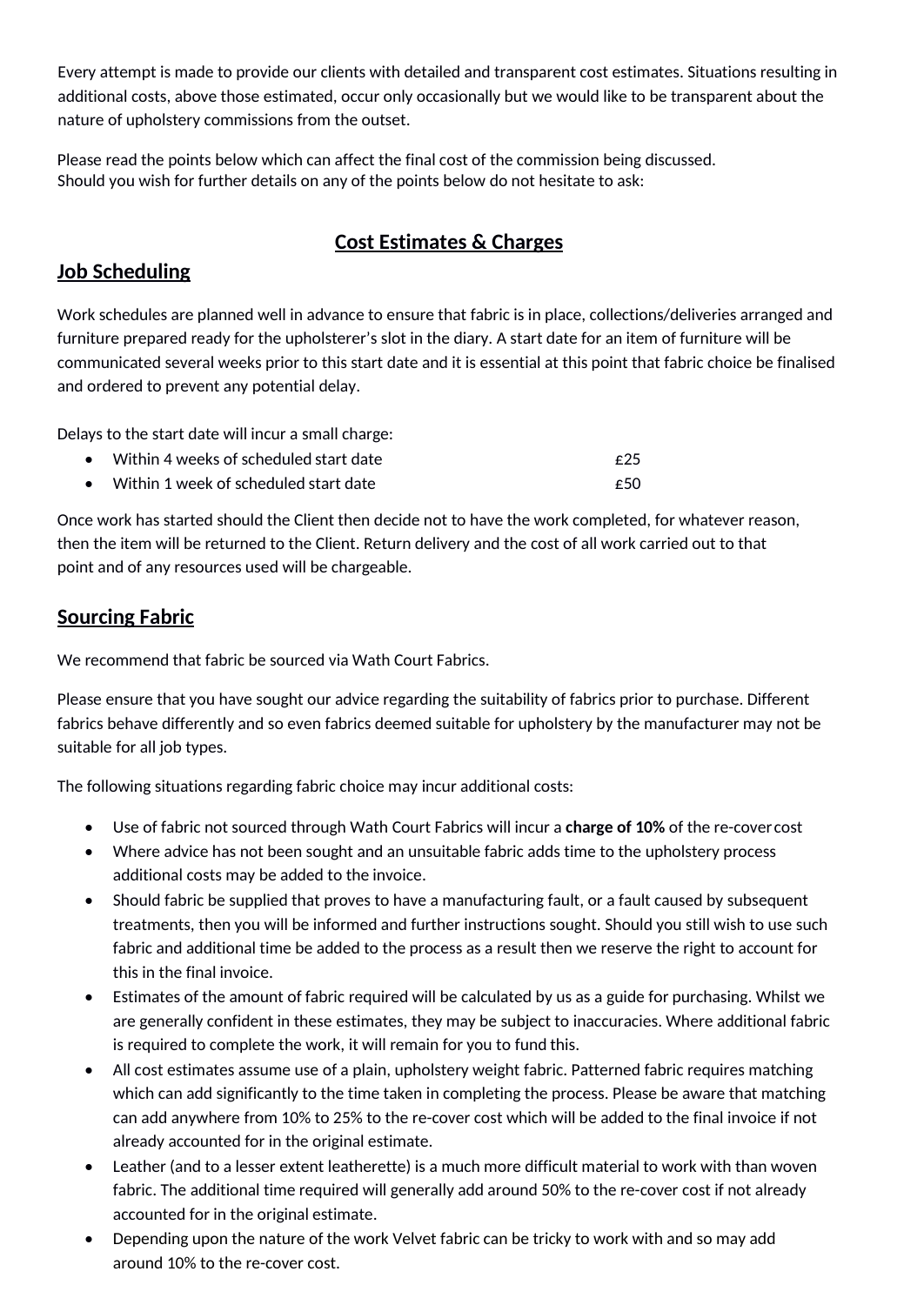### **Collection/Delivery**

#### **A) Delivering:**

Wherever possible we would encourage clients to deliver furniture to us and collect once complete:

#### *PLEASE NOTE:*

- 1. Furniture will need to be delivered to our workshop on a specific agreed date to allow work to begin as scheduled and prevent any dead time. The delivery date will be discussed as far in advance as possible.
- 2. Deliveries and collections will need to be made during our workshop open times (Tuesday to Friday 10am – 5pm). It may be possible to deliver/collect outside of these hours byagreement.
- 3. Should it not be possible for the Client to deliver an item in line with the slot in the diary then we will arrange to collect to avoid delays. Charges will apply.
- 4. Space is at a premium in the workshop and so it is necessary to return one piece of furniture before we are able to introduce another. Consequently, we must stipulate that completed pieces be collected within three days of notification of completion. If this is not possible then we will arrange to return the item. Charges will apply.
- 5. Intended delivery or collection dates and times should be communicated by email in advance so that we can ensure someone will be available to assist.

#### **B) Collections:**

Where it is necessary for us to collect a piece of furniture, to return it after completion or to make an additional home visit for any reason then the following charges will apply:

- A set fee of  $\epsilon$ 10 will apply within a 3-mile radius of Wath Court.
- An additional  $\epsilon$ 1 for every additional return mile travelled will apply beyond this radius.

#### *PLEASE NOTE:*

- 1. We are not furniture movers, just a husband-and-wife team of upholsterers. As such we offer a door-to-door service but would ask that furniture be easily accessible for removal through a single external door and be within easy reach of our van.
- 2. Most collections will be made by a single person and therefore, if the item of furniture requires a two person lift then we would ask that there be someone on hand to assist. Ifthiswon't be possible, or if you will need us to remove the item from its in-situ position inside your home then please let us know prior to our visit.
- 3. There will be a charge of  $£20$  for additional time required for complex removals
- 4. If two people will be required to visit then an addition of 50% of the collection/return cost will apply
- 5. Please be aware that we are not insured for any damage incurred during the removal of furniture from inside your home, only for damage to the item of furniture itself.

#### **Replacement covers**

- Replacement covers will always be made using the existing cover as a template. Over time soft fill cushion inners lose their loft and so no longer fit the cover correctly. The replacement cover will fit in the same way. Replacement inners can be commissioned where required.
- Loose covers can be made when an existing loose cover exists to act as a template. In addition, the piece of furniture will be needed in the workshop. The fit of the replacement will be as the existing. Where alterations are required to improve the fit additional costs will result.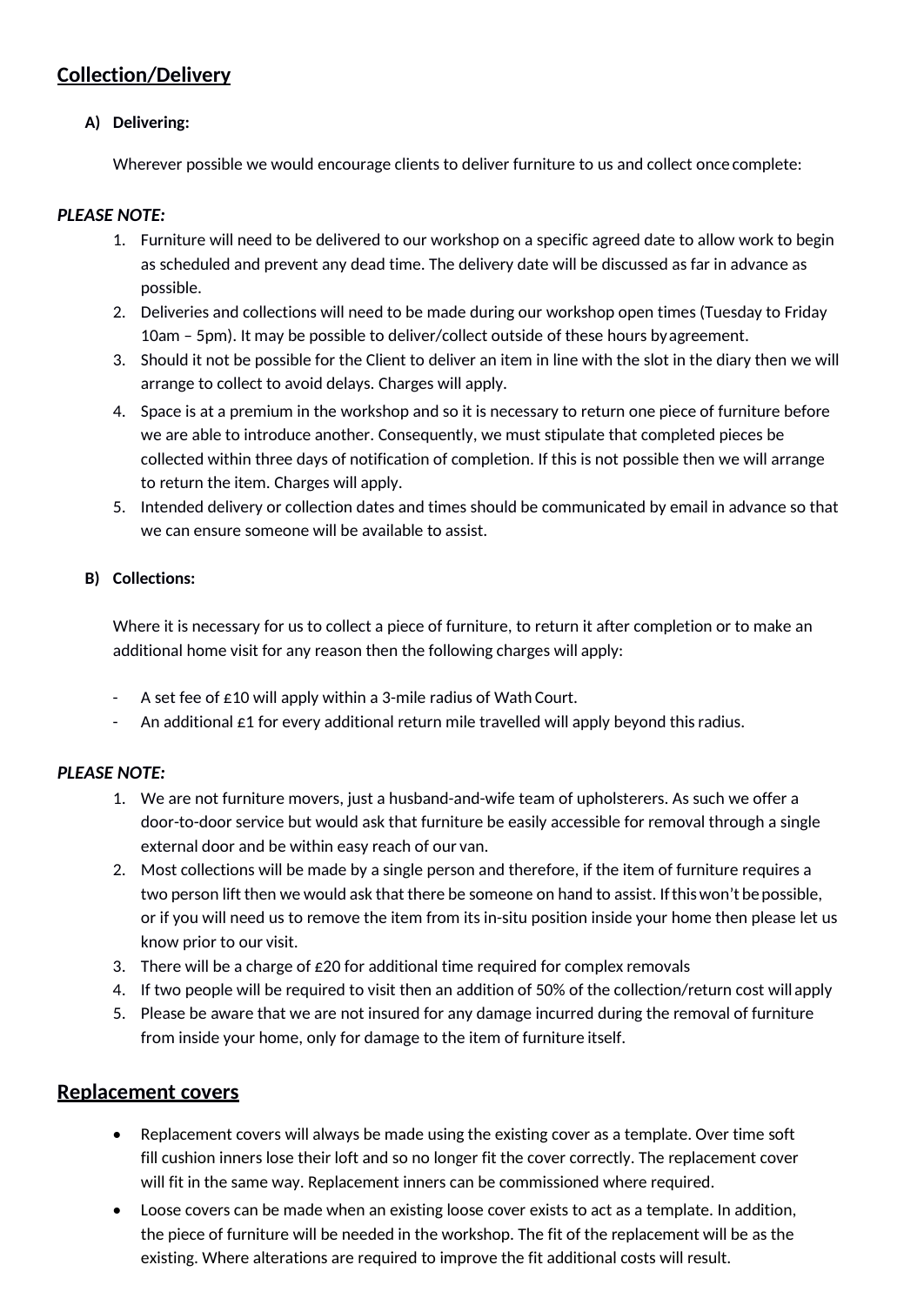## **Structural issues**

Even when a piece has been inspected in person it is not always possible to know the method of construction, original methods of upholstery or the state of the internal layered materials, springs or frame. These become apparent once the fabric has been removed. Should additional works emerge at this stage we will always liaise with you and send photos of the issues, along with options and estimated costs, prior to proceeding. In these situations, we would ask only that decisions be made as quickly as possible so as to reduce any 'dead time' for the upholsterer.

The following situations regarding structural issues may incur additional costs:

- Where the frame requires modifications to allow for it to be re-upholstered or where modern upholstery methods are not possible, necessitating hand stitched upholstery techniques, the additional time required to complete the process will be added to the final invoice.
- Cost estimates assume a certain amount of time for stripping down the original fabric (e.g. 2.5 hrs for an armchair, 4 hrs for a sofa etc). Where multiple layers of fabric or structural complexities lengthen this process, the additional time required will be added to the final invoice.
- Where internal materials require replacement, we will use modern upholstery materials. Should you desire to have materials replaced with traditional versions, such as horse hair, then the additional costs of these more expensive materials will be added to the final invoice.
- Should a commission be abandoned due to emerging structural issues then it will be necessary to return the piece of furniture to you in its stripped state. Please be aware that costs incurred to that point will remain chargeable.

## **Payment methods**

We would ask that all invoices be settled on the day of receipt of your completed commission. A discretionary period of seven days to pay, after the receipt of the commission, may be requested.

Payment options include:

- 1. **Cash:** Payment in cash on delivery/collection.
- 2. **Bank Transfer:** Our bank details can be found on the final invoice or email.
- 3. **Card:** We have a mobile card machine allowing for card payments to be taken on delivery. We may require connection to your Wi-Fi network for this; please have the password to hand. There is a **2.5% charge** for use of credit and debit cards for values over £250.
- 4. **Cheque:** We accept cheques only when options 1-3 are not possible. A **2.5% charge** is made for payment by cheque with values of over £500. Please note the company name on the final invoice or email.

### **Deposits**

We do not require a deposit prior to starting a commission if fabric has already been sourced and paid for through Wath Court Fabrics.

For commissions valued at over £200 we do require a deposit of 50% if fabric is being sourced from elsewhere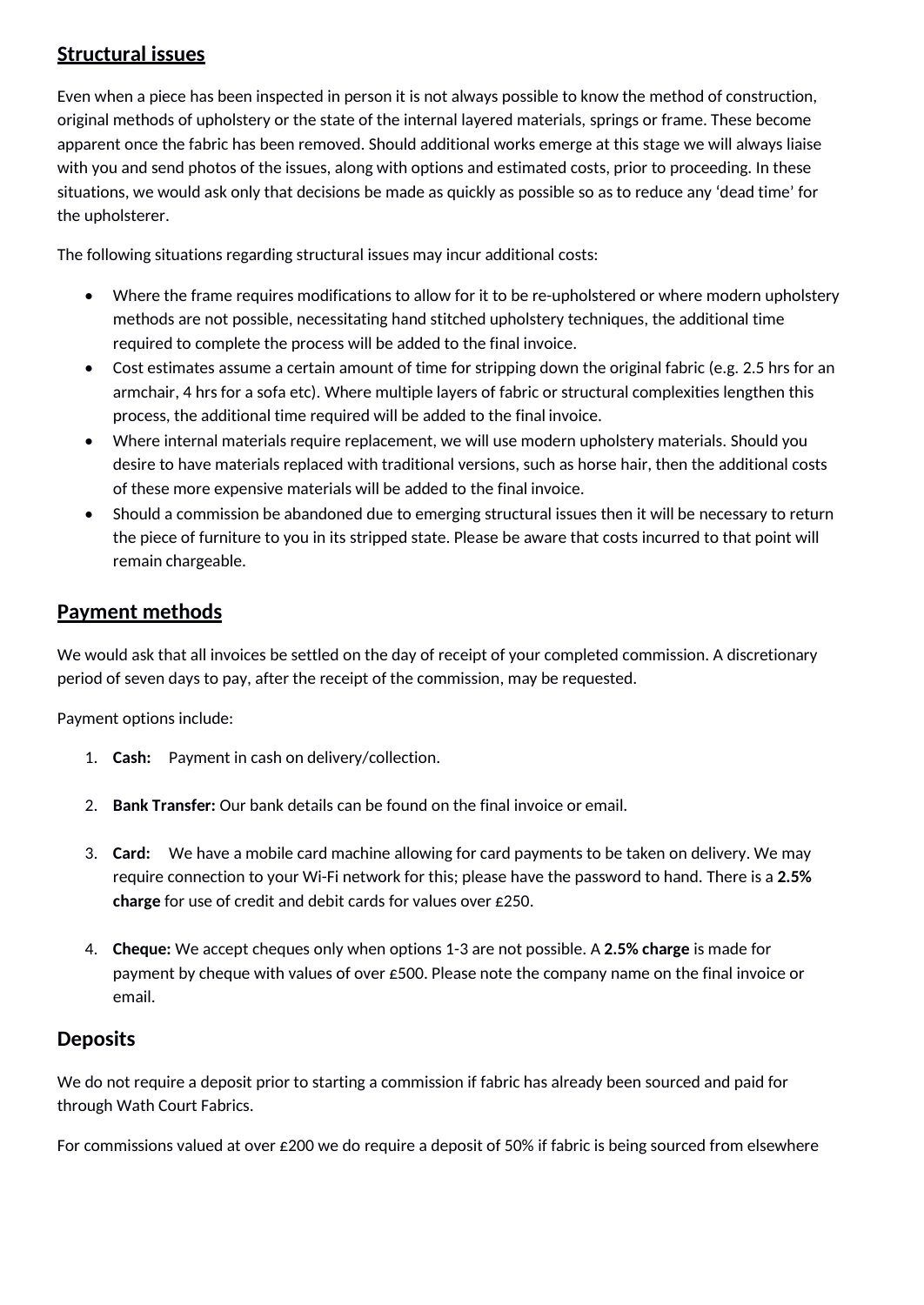# GENERAL INFORMATION

# **Preparing the furniture for re-upholstery**

- We politely request that all furniture be hoovered out where necessary to remove any detritus that may have built up through use, prior to the furniture being collected/delivered to us.
- In addition, where furniture is from a home with pets that may shed hair, we would ask that any loose cushion covers be washed and hoovering be as thorough as possible prior to collection/delivery due to staff allergies.

### **Fire Regulations**

All work undertaken for domestic Clients on furniture produced after  $1<sup>st</sup>$  January 1950 must meet the requirements of The Furniture and Furnishings (Fire Safety) Regulations 1988 (amended 1989 and 1993).

All new fillings applied to furniture and supplied by us will comply with these regulations.

All fixed top coverings should be FR treated. Fabrics made up of 100% natural fiber do not require any additional protection under the regulations.

- Work undertaken for contract use must meet the requirements of BS 7176:2007.
- Furniture manufactured prior to 1950 and sewn items that are not permanently fixed to the item of furniture do not fall within the scope of the 1988 Regulations with regard to filling or cover.
- We can arrange for fabric to be sent away to be FR treated should this be required. Please be aware that the treatment process **will cause some shrinkage (up to 3%)** and an **additional 30cm of fabric is required for testing**. The process can also **change the intensity and tone of the colour** of the fabric, it **may change to surface feel** of the fabric and **will stiffen the fabric**.

The precise nature of these changes is impossible to predict but 90% of the time changes are only very marginal.

# **Clients supplying their own fabric**

- Should the Client supply their own materials or fabric it is their responsibility to ensure that these are suitable for the purpose for which they are intended and that they comply with all relevant regulations with regard to Fire and Safety.
- Whilst JGU may offer comment on the suitability of a fabric supplied by the Client no responsibility is accepted for materials/fabrics which are not supplied by us.
- FabricssentdirectlytousmusthavetheClient'snameclearlymarkedonthedeliverynote.Wecan accept no responsibility for items delayed/lost in the post.
- The Client should ensure that fabric companies roll all fabric on tubes. One continuous length of fabric should be used unless otherwise agreed. We will do our best to remove creases but this cannot be guaranteed.
- Where printed/woven fabrics will not pattern match accurately the Client will be informedand further instructions sought.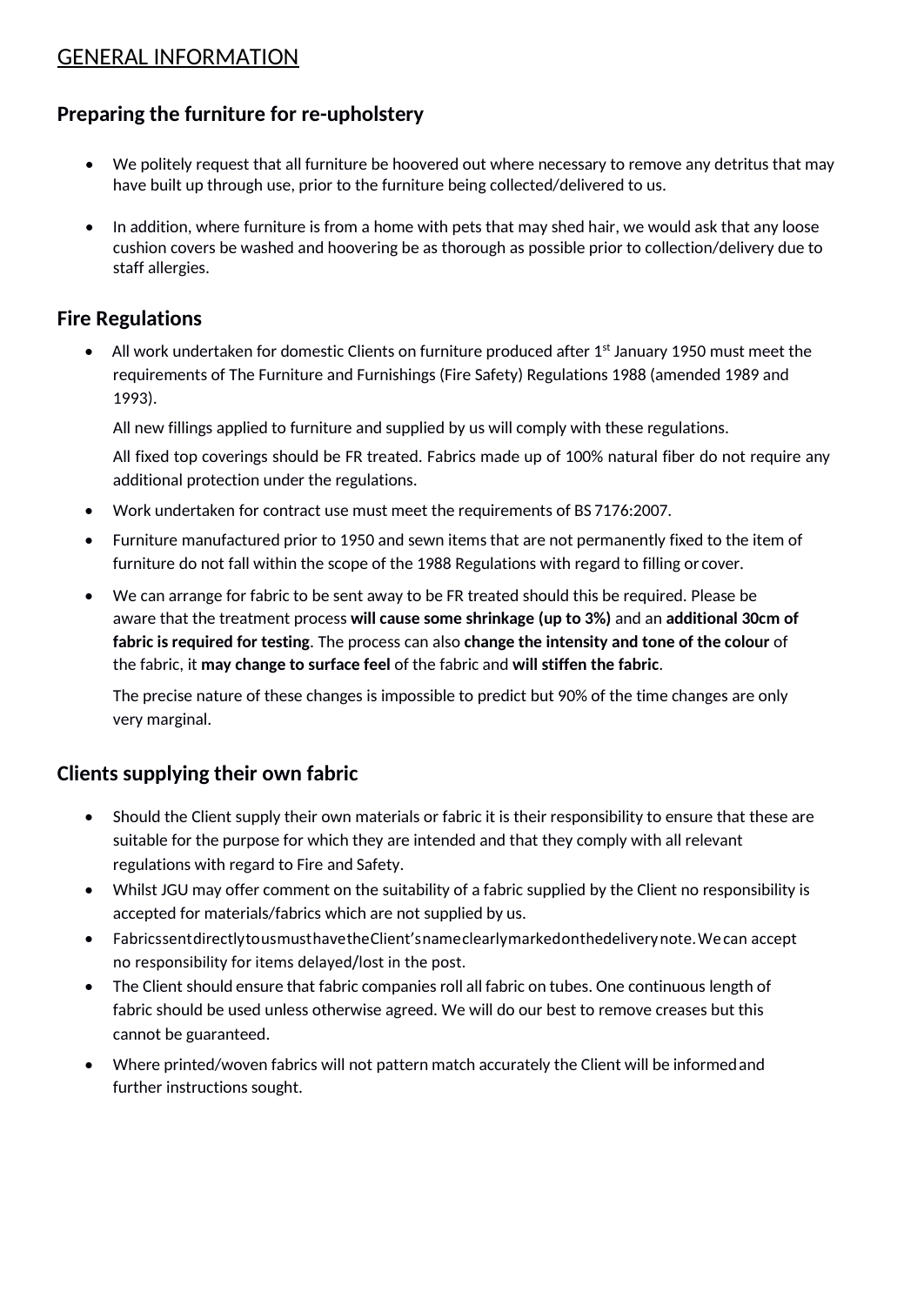### **Other Considerations**

- We reserve the right to use photographic images of the Clients furniture on our website, social media and in hard copy as examples of our work and for promotional purposes. Should the Client not wish their furniture to be used in this way they should put this in writing to us.
- Please be aware that re-upholstery involves highly skilled and physical work. Whilst every effort will be made to avoid surface damage to the visible frame of a client's item of furniture, the tools used to removeexistingfabricandthenecessityto'man-handle'thepiecemeansthatminorsurface scratches or indentations can at times be unavoidable.

#### **Insurance Work**

- o In the case of Insurance work, work will be undertaken on the clear understanding that the account will be paid by the Client who retains full responsibility for recouping these costs from their insurance company.
- o Where work is undertaken in relation to an insurance claim, a 50% payment on acceptance of the estimate will be payable by the Client unless an agreement exists between us and the insurers to pay the account directly.
- o Time spent on home visits and in putting together estimates for insurance work will be chargeable. This will be deducted from the final invoice should the commission go ahead.